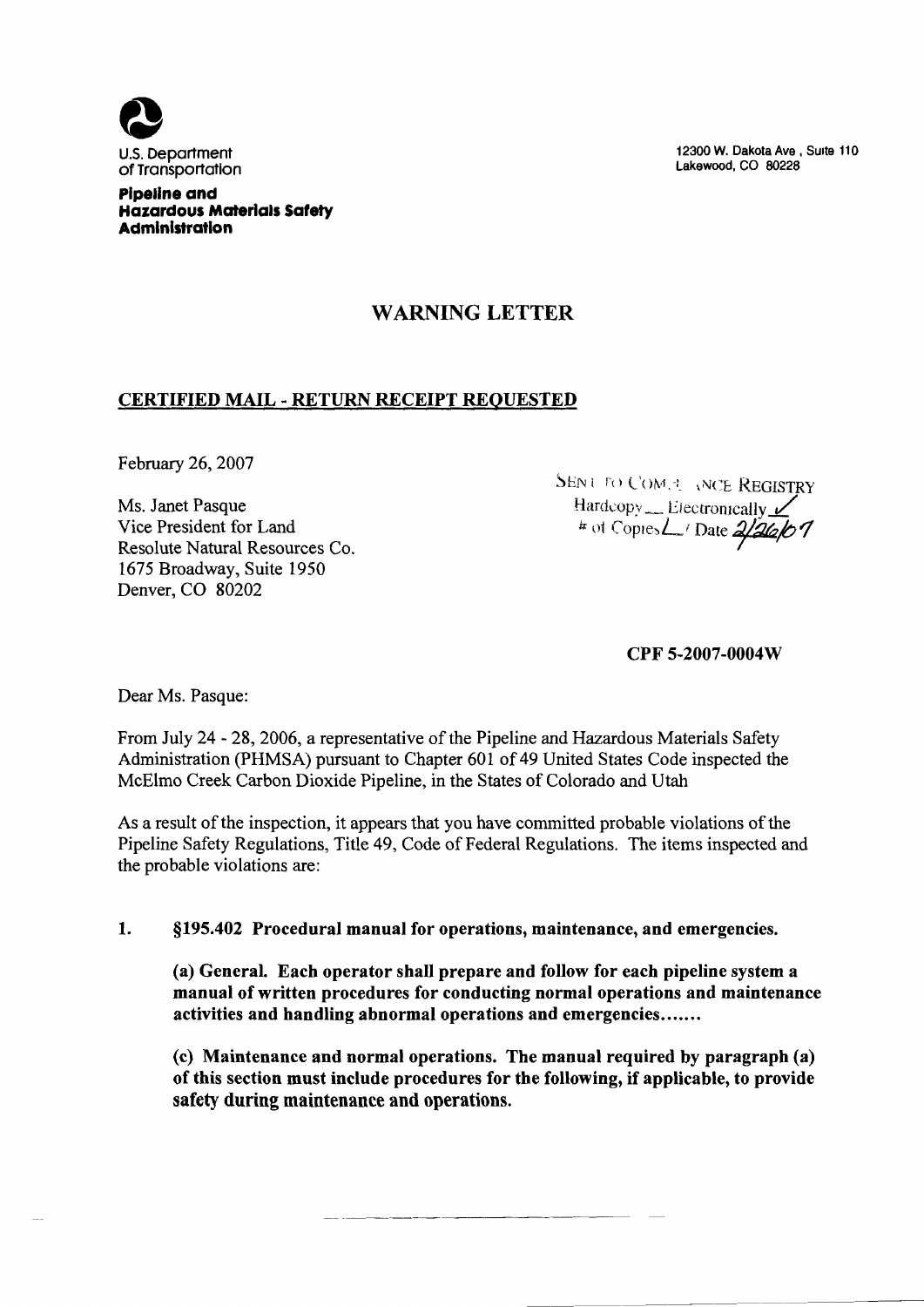(12) Establishing and maintaining liaison with fire, police, and other appropriate public officials to learn the responsibility and resources of each government organization that may respond to a hazardous liquid or carbon dioxide pipeline emergency and acquaint the officials with the operator's ability in responding to a hazardous liquid or carbon dioxide pipeline emergency and means of communication.

There were no records available at the time of the inspection to document the required liaison with officials in the State of Colorado had been established and maintained. Records were available for liaison activities with Utah officials, however, from the former operator of the pipeline system.

### 2. \$195. 403 Emergency response training.

(b) At intervals not exceeding 15 months, but at least once each calendar year, each operator shall: (1) Review with personnel their performance in meeting the objectives of the

emergency response training program set forth in paragraph (a) of this section....

There records available at the time of the inspection did not adequately document the required periodic review; the form used as documentation by the previous operator was incomplete.

# 3. \$195. 555 What are the qualifications for supervisors'?

### You must require and verify that supervisors maintain a thorough knowledge of that portion of the corrosion control procedures established under  $\S 195.402(c)(3)$ for which they are responsible for insuring compliance.

No records were available at the time of the inspection to verify the required supervisor knowledge was being mamtained; there was no designated supervisor for corrosion control, and corrosion control monitoring activities were being performed primarily by a contractor

Under 49 United States Code,  $\S$  60122, you are subject to a civil penalty not to exceed \$100,000 for each violation for each day the violations persists up to a maximum of \$1, 000, 000 for any related series of violations. Also, for LNG facilities, an additional penalty of not more than \$50, 000 for each violation may be imposed We have reviewed the circumstances and supporting documents involved in this case, and have decided not to conduct additional enforcement action or penalty assessment proceedings at this time. We advise you to correct the item(s) identified in this letter. Failure to do so will result in Resolute Natural Resources Co. being subject to additional enforcement action.